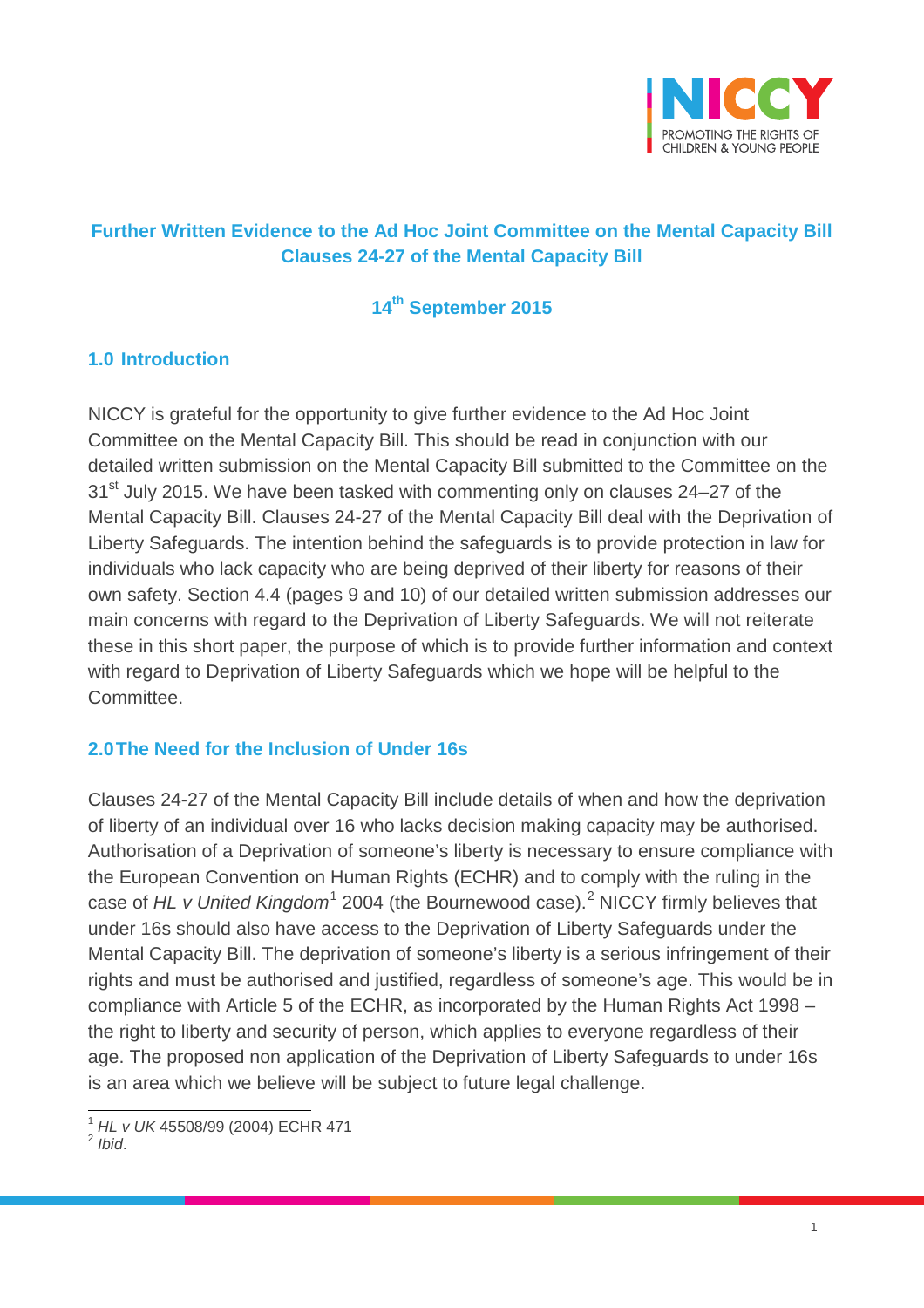

### **3.0The Operation of Deprivation of Liberty Safeguards in England and Wales**

In Northern Ireland we are proposing to mirror much of the Deprivation of Liberty Safeguards model which is currently in operation in England and Wales. We know from examining their operation in England and Wales that the Deprivation of Liberty Safeguards are not working effectively. The House of Lords Select Committee on the Mental Capacity Act 2005 scrutinized the Act in 2014 and in the Post Legislative Scrutiny Report the Select Committee stated that,

*"…the legislative provisions and their operation in practice are the subject of extensive and wideranging criticism. The provisions are poorly drafted, overly complex and bear no relationship to the language and ethos of the Mental Capacity Act. The safeguards are not*  well understood and are poorly implemented. Evidence suggested that thousands, if not *tens of thousands, of individuals are being deprived of their liberty without the protection of the law, and therefore without the safeguards which Parliament intended. Worse still, far from being used to protect individuals and their rights, they are sometimes used to oppress individuals, and to force upon them decisions made by others without reference to the wishes and feelings of the person concerned. The only appropriate recommendation in the face of such criticism is to start again."* (Our emphasis)

#### **4.0The Cheshire West Case**

The recent case of *P v Cheshire West & Chester Council; P & Q v Surrey County Council*<sup>[3](#page-1-0)</sup> (Cheshire West case) triggered a surge in referrals in England and Wales. Local authorities have seen Deprivation of Liberty Safeguards caseloads rise more than tenfold. $4$  The Cheshire West case in effect lowered the threshold for what constitutes a deprivation of liberty in care. The court said that a person who lacks capacity to consent to their care arrangements was deprived of their liberty, under Article 5 of the ECHR, if they were under continuous supervision and control; they were not free to leave, and their care arrangements were the responsibility of the state. The ruling rendered irrelevant factors that had been allowed for in the past, such as whether the person objected to their care arrangements. The Supreme Court also made clear that such a deprivation of liberty would

<span id="page-1-0"></span><sup>3</sup> [2014] UKSC 19

<span id="page-1-1"></span><sup>&</sup>lt;sup>4</sup> Community Care, 12<sup>th</sup> May 2015, http://www.communitycare.co.uk/2015/05/12/deprivation-libertysafeguards-caseloads-rose-ten-fold-year-supreme-court-ruling/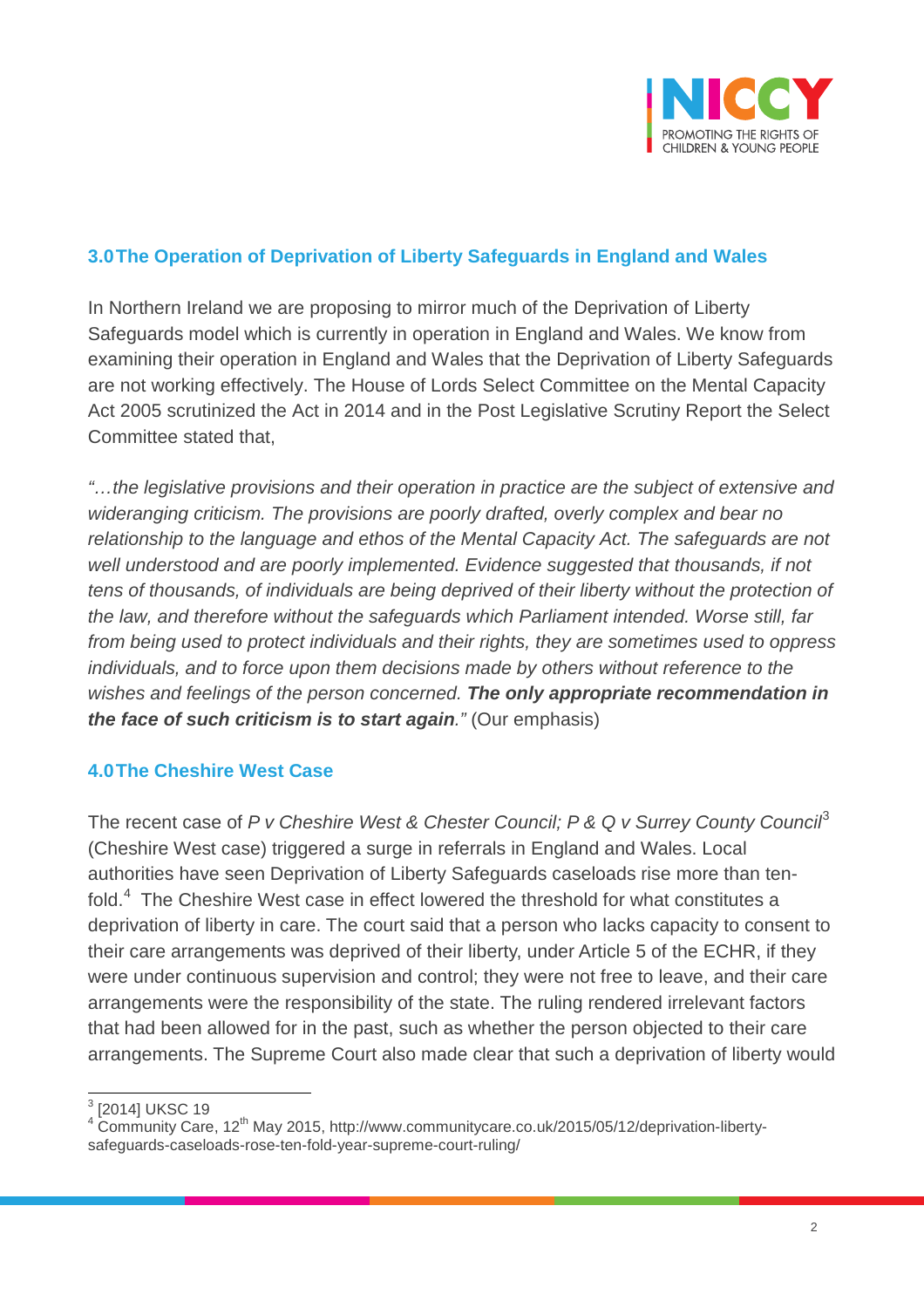

apply in domestic settings, as well as in health or social care placements. The judgement meant that, many people in care homes, hospitals and supported living arrangements suddenly met the threshold to have their care arrangements assessed or reassessed to see if they were deprived of their liberty and, if so, whether or not this was in their best interests. Figures submitted to the health and social care [information](http://www.hscic.gov.uk/catalogue/PUB17509/dols-q4-1415-keyfindings-DQ.pdf) centre from 116 of 152 local authorities in England showed that 113,300 Deprivation of Liberty Safeguards applications were received in 2014-15, more than ten times the 10,900 cases the councils handled in 2013-14. Local authorities have been unable to process the influx of cases with 54% of applications made in 2014-15 not being signed off or withdrawn. In the previous year just 3% of cases had not been processed or were withdrawn.<sup>[5](#page-2-0)</sup> This raises serious issues for the operation of Deprivation of Liberty Safeguards in Northern Ireland and our ability to resource and effectively implement a system which is failing in England and Wales.

# **5.0Law Commission's Consultation on Deprivation of Liberty Safeguards**

The Law Commission in England is currently consulting on the Deprivation of Liberty Safeguards. The consultation closes in November 2015 and concludes that the Deprivation of Liberty Safeguards are 'deeply flawed'. It proposes that they be replaced with an entirely new system, to be called 'Protective Care'. It is vital for the effective implementation of Deprivation of Liberty Safeguards in Northern Ireland that lessons are learned from England and Wales and that the errors in the operation and implementation of the Deprivation of Liberty Safeguards are not replicated in Northern Ireland.

# **6.0Practical Implications**

NICCY is also extremely concerned about the practical implications if the Deprivation of Liberty Safeguards apply only to those over 16. In the current climate of limited resources and budget cuts to services, where there are staff shortages it is likely that under 16s will have their liberty deprived in instances where over 16s would not as the deprivation of the liberty of a child under 16 will not have to be authorized. One example would be in the case of a residential facility for under 18s with severe learning difficulties. Where there are staff shortages and difficult decisions regarding care have to be taken, it is likely that the young people in the facility who are under 16 may have their liberty deprived, for example through raising the sides of their beds, to contain this group in a manner which would not

<span id="page-2-0"></span><sup>5</sup> *Ibid.*